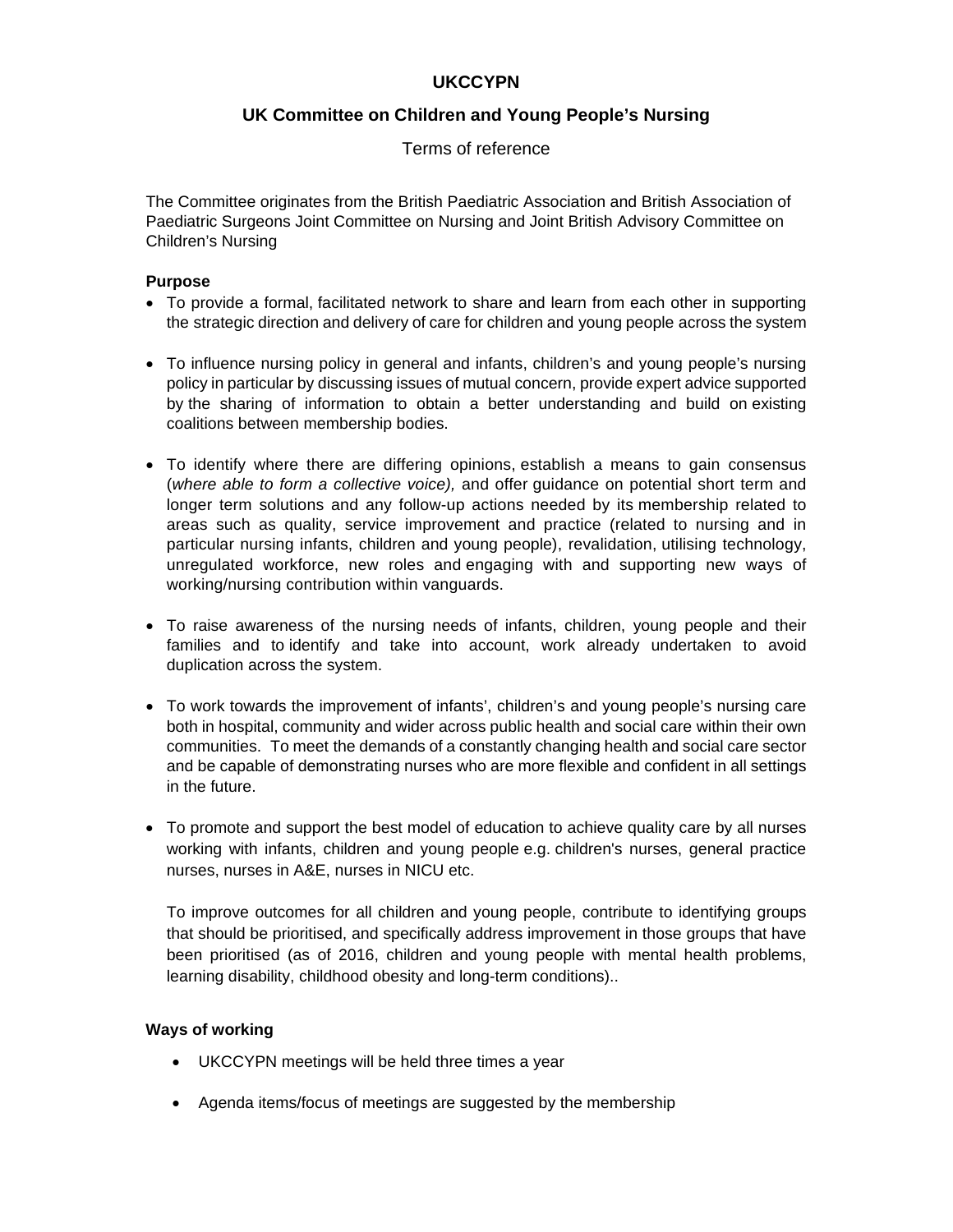Attendees must identify conflicts of interest at the beginning of the meeting/prior to agenda item being discussed

 Members are responsible for reporting on organisational perspectives and reporting back to their respective organisations

September 2016